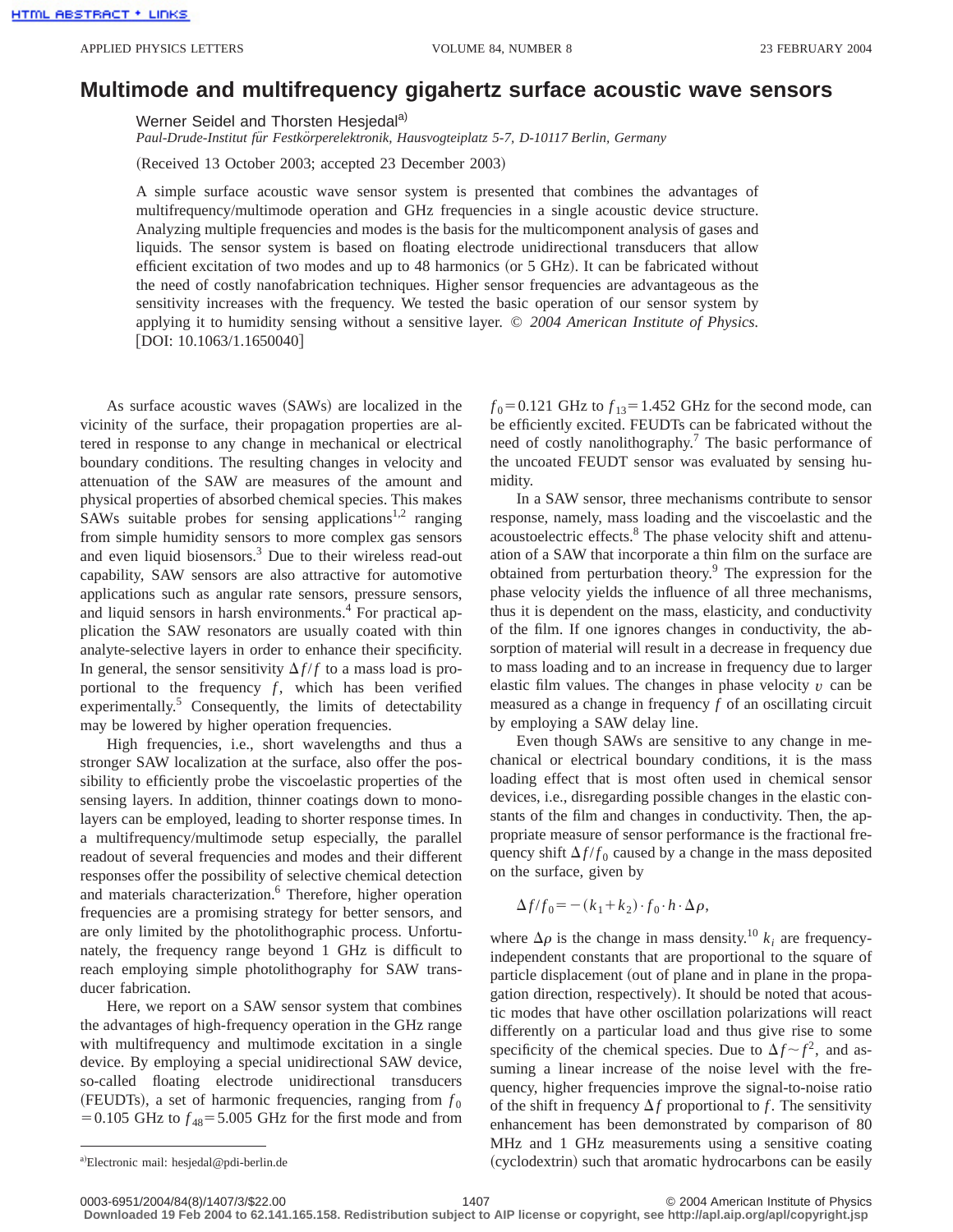

FIG. 1. SAW sensor device: A NG-FEUDT transducer is employed for efficient excitation of higher harmonics of two acoustic modes, as shown in the electrical transmission spectrum. The superscript  $(I/II)$  denotes the type of mode and the subscript  $(n=1, \ldots)$  the order of harmonic excitation. The geometry of the NG-FEUDT structure (sketch and optical micrograph shown in the inset) is repeated 20 times ( $\lambda = 35 \mu$ m). The device was fabricated by standard photolithography.

detected down to 1 ppm.<sup>5</sup> The above expression is very similar to the equation for the shift in frequency derived for quartz resonators. As early as the 1950s Sauerbrey demonstrated the capability of a quartz crystal microbalance to determine small added mass loads.<sup>11</sup> The disadvantage of this successful thin film thickness measurement technique is the frequency limitation of 5–50 MHz compared to the 0.050–10 GHz that is in principle possible for SAW sensors.

Although high frequencies (small wavelengths), particularly those above 1 GHz, are essential for increasing sensitivity application of them is rarely reported.<sup>5,12</sup> One reason is the difficulty to fabricate GHz SAW devices. For example, in order to achieve operating frequency of 5 GHz with single finger interdigital transducers (IDTs) with two electrodes per wavelength, with equal widths for the electrodes and gaps and a phase velocity of 3000 m/s, structural dimensions of roughly  $0.15 \mu m$  have to be fabricated. Alternatively, higher phase velocity materials, like sputtered AlN films,  $13$  can be employed that increase the frequency achievable using the same structural dimensions. Because standard optical photolithography is limited to about 0.5  $\mu$ m, the IDTs are usually operated at higher harmonics of fundamental frequency.<sup>12</sup> However, the efficiency of SAW excitation at higher harmonics in conventional device structures rapidly decreases so that their operation rarely reaches several GHz.

The effectiveness of the excitation of higher harmonics depends on the metallization ratio, i.e., smaller gap widths allow more efficient excitation of SAWs.14 Additionally, the use of unidirectional transducers reduces the insertion loss by 3 dB. Narrow gap-floating electrode unidirectional SAW transducers (NG-FEUDTs) were developed in 1984 by Yamanouchi and Furuyashiki.<sup>15</sup> Their main advantages are higher operation frequencies for the same electrode width compared to conventional IDTs with a metallization (line-tospace) ratio of 1:1, smaller electrode resistance due to wider electrodes, and efficient excitation of higher harmonics due to the larger metallization ratio.



FIG. 2. Humidity dependence of selected peaks at  $f = 0.211$  (I.2), 1.262  $(1.12)$ , and 2.950 GHz  $(1.28)$ . Frequency shift  $\Delta f$ , attenuation  $\Delta \alpha$ , and phase shift  $\Delta \phi$  as a function of the RH.

structure is shown. The sensor structure was fabricated by conventional photolithography on  $Y$ -cut LiNbO<sub>3</sub> and propagation in the *X* direction (Euler angles:  $0^{\circ}$ ,  $90^{\circ}$ ,  $0^{\circ}$ ). The metal electrodes  $(Ti–AI–Ti)$  have a total thickness of 60 nm. In the *X* direction, two acoustic modes are found, depending on the polarization of the oscillation. The first mode  $(I)$  is a Rayleigh-type wave with a calculated phase velocity of 3717.851 m/s and an electromechanical coupling coefficient of 1.4%. The oscillation components in the propagation direction  $(u_1)$ , in plane and perpendicular to the direction of propagation  $(u_2)$ , and in the out-of-plane direction  $(u_3)$  have a ratio of 3.2:1:4.5 on the electrically open surface, i.e., a Rayleigh-type mode with a small shear wave component. The second mode  $(II)$  at 4645.201 m/s (an electrically open substrate) shows different polarization:  $u_1 : u_2 : u_3$  $=1.8:4.9:1$ , i.e., a wave with a dominant shear wave character. The finger width was 6.3  $\mu$ m and the gap 0.7  $\mu$ m, resulting in an acoustic wavelength of  $35 \mu m$  at fundamental frequency  $f_0^I$  of 0.105 GHz and  $f_0^I$  of 0.121 GHz, respectively. The center-to-center spacing of the IDTs is 2.7 mm. The transmission spectrum  $(S_{12})$  was obtained using a network analyzer (Hewlett Packard 8720D) and it confirms SAW excitation up to  $f^{\text{III}} = n^{\text{III}} f_0^{\text{III}}$  with  $n^{\text{I}} = 48$  at frequency of 5 GHz, and  $n<sup>H</sup> = 13$  at frequency of 1.4 GHz, respectively. The increase of insertion loss with *n* is mainly due to the electrical mismatch to 50  $\Omega$  that increases with the frequency. Thus, FEUDT devices offer the possibility of GHz operation that employs conventional photolithography. Moreover, the use of soft lithography techniques, like nanoimprint lithography16 or near-field phase shift lithography, opens the way for simple low-cost SAW devices operating up to 10 GHz. $<sup>7</sup>$ </sup>

To test basic operation of the FEUDT sensor, a simple test system was set up. Water-vapor free pure  $N_2$  was blown at a constant rate  $(1$  sccm, controlled by a mass-flow control-

In Fig. 1, the geometry of a five-electrode NG-FEUDT **Downloaded 19 Feb 2004 to 62.141.165.158. Redistribution subject to AIP license or copyright, see http://apl.aip.org/apl/copyright.jsp**